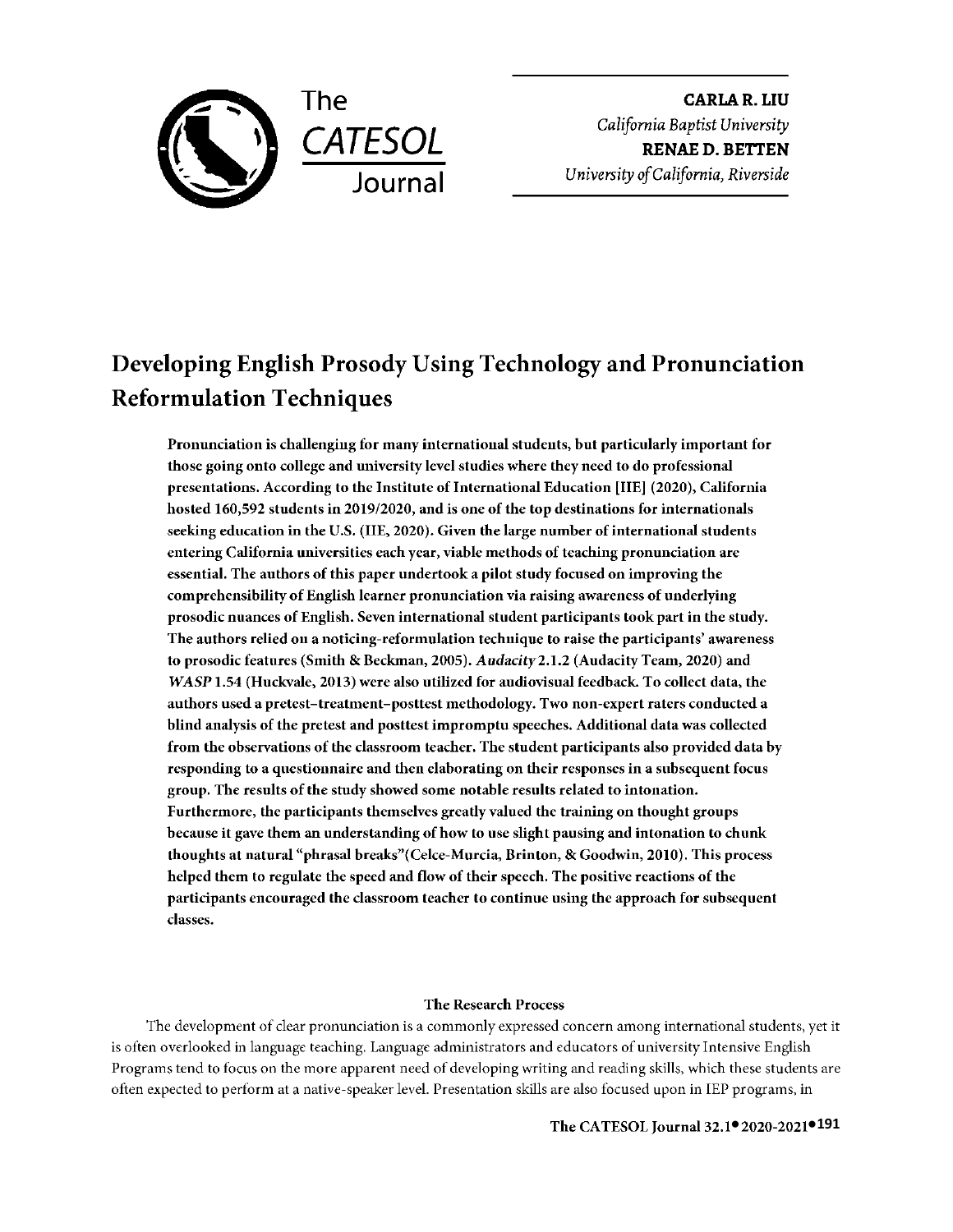anticipation of the traditional classroom speeches required of college level students. While these skills of organization, content development, memorization, and delivery are all essential for presenting a subject, if one is unable to clearly articulate thoughts comprehensibly, the message is completely lost on the audience. According to Busa (2010), "because non-native use of speech pauses, volume, pitch, and intonation have important pragmatic effects on how the speaker's message is received by the listener", comprehensibility can best be achieved through prosody-an aspect of pronunciation that focuses on stress, rhythm, and intonation (p. 59). For these reasons, we decided to explore new approaches and techniques that could aid in the development of comprehensible English prosody in the speech of second language learners. This paper describes a pilot study, which explored methods for teaching prosody. The results showed improvements in intonation and student appreciation, in particular, as it pertained to the use of thought groups (Liu, 2017). This paper highlights the techniques used, shares some positive results of the implementation, and describes the continued use of the approach in the classroom.

Phonemic development, which focuses on the pronunciation of specific sounds oflanguage, has been a common approach for improving L2 speech (Celce-Murcia, Brinton, & Goodwin,2010). By contrast, current research has highlighted the importance of prosody in developing comprehensibility (Pickering, 2004; Busa, 2010). Although attention to individual phonemes may bring clarity to pronunciation, attention given to prosodic features such as stress, rhythm, and intonation can have a greater effect on the clarity of the meaning being conveyed ( Gilbert, 2008 ). Thus, the focus of this research was to examine practical techniques for teaching pronunciation skills in the ESL classroom and to determine the impact of the intonational paragraphing on student presentations. Since this study was the result of a dissertation project (Liu, 2017), one of us took on the dual tasks of developing the methodology for putting together a curriculum to be implemented in a pronunciation lab setting and collecting data on student progress. The second author served as the classroom teacher of an IEP presentation skills class. She acted as a teacher participant whose role was to observe and record the effects of the pronunciation training in the speeches of the students

As classroom practitioners who teach pronunciation, the authors are well aware of the many pronunciation products available for developing L2 learners' speech; nevertheless, no matter how beneficial these tools may be to a general audience, our experience has proven that many are very costly, require updates, or simply do not provide the flexibility needed to address the specific needs of our students. Therefore, we searched for techniques and audiovisual tools that were user-friendly and required no extra cost to implement. Although a computer lab is an ideal place to implement these techniques, we sought programs and audiovisual tools that could be downloaded free from the Internet so that any classroom ESL teacher could implement the techniques as presented here or adjust them to their own classroom environments. As part of our Intensive English Program, we focused on preparing students for college level presentations in an IEP presentation skills class, a setting that proved to be an ideal environment for investigating the use of prosody.

In order to present academic speeches, one must be able to use stress, rhythm, and intonation appropriately to relay a message. Pickering (2004) refers to this as *intonational paragraphing*. Just as punctuation is used in writing to mark sentence structure, pauses, pitch changes, prominence, and rhythm have a similar effect in speech. Each language uses these features in different ways; thus, if an L2 speaker wants to relay a message clearly, English prosody must be taken into consideration for comprehensibility to be established (Hincks & Edlund, 2009). To accomplish this, the research presented focused on the use of a noticing-reformulation technique and audiovisual feedback (Liu, 2017).

#### *Teaching Techniques and Tools*

The *noticing-reformulation technique* was developed by two teacher practitioners as a means of assessing students' English pronunciation (Smith & Beckman, 2005). Although Smith and Beckman (2005) focused on phonemic development in their action research study, we decided to modify this technique and use it as a teaching tool to develop English prosody. The basic premise of this technique comes from Schmidt's (1992) noticing hypothesis in which he "proposed that the subjective experience of'noticing' is the necessary and sufficient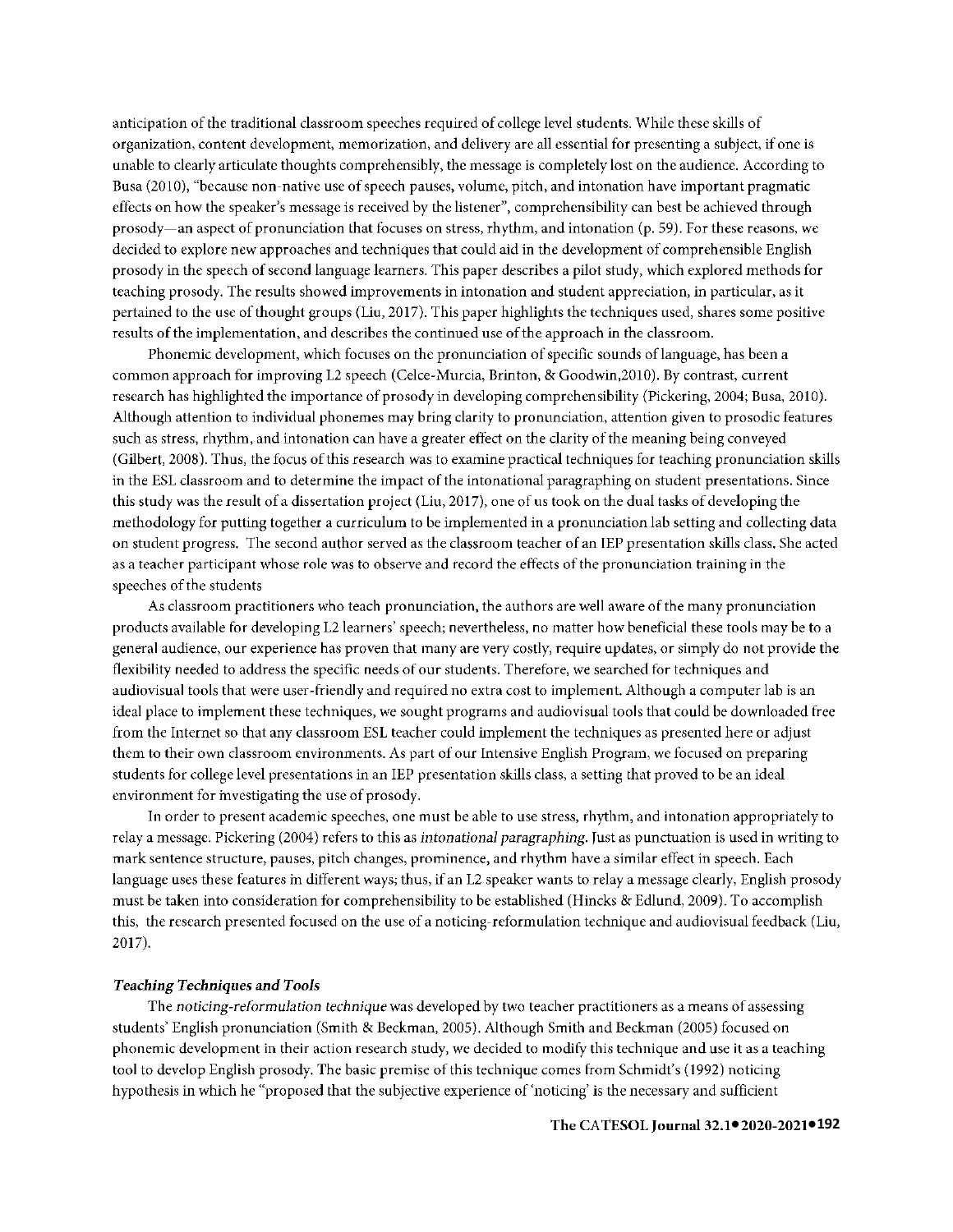condition for the conversion of input to intake" (p. 209). Applying this concept to our research required raising the students' awareness to English prosody by explaining, modeling, and then practicing the prosodic features of stress, rhythm, and intonation. Students would then listen to a model of the targeted aspect and reformulate it in their speech with the purpose of adjusting their own prosody as closely as possible to the model.

To further enhance the intake of the prosodic features, we also made use of audiovisual feedback. Recent research has shown that a visual representation of pitch movement and stress can have a positive result in 12 intake of intonation patterns, particularly since intonation patterns can be difficult to hear (Hincks & Edlund, 2009; Lane, 2010). We found two applications that captured what we were after and that were free and user-friendly.

*Audacity* (Audacity, 2016) has been increasingly used by ESL instructors for audiovisual feedback (for examples of output, see Appendix A). The advantage of this software is that one can make use of dual recordings. This allows the instructor to prepare model sound recordings that can be distributed to **all** students. In addition, it allows each student to then make their own recordings which displays directly beneath the model for comparison. Not only can one hear the two samples together or separately, one can also see wave patterns that provide the opportunity for analysis to determine specific changes needed in one's speech.

Although *Audacity* works very well when training students to recognize and mimic English stress and rhythm, the one drawback is that it does not clearly display pitch, which is necessary for understanding intonation patterns. Thus, the other application we made use of was *WASP* (Huckvale, 2013). This particular software was developed by the University College London and owned by Mark Huckvale (for example output, see Appendix A). The product not only displays wave patterns, but also provides pitch analysis. As mentioned earlier, pitch is a complicated feature that can be difficult for 12 learners to hear. Providing a visual representation of pitch allows additional senses to be involved in the analysis, Unlike *Audacity, WASP* does not provide dual recordings; on the other hand, two windows can be opened simultaneously so that model and student recordings can be compared.

#### *Research Methodology*

The researchers used a mixed methods approach that followed a pretest-treatment-posttest design (see Appendix B). The intervention group consisted of seven international student participants from an IEP presentation skills class. For the pretest, the students give impromptu speeches, which were recorded. After the pretest, the participants were taught and trained over 12 weeks to recognize English stress, rhythm, and intonation as a form of treatment to improve shortcomings in speech and comprehensibility. Each prosodic feature was presented and dealt with separately but built upon one another. The lab instructor would give an explanation of how the feature functions in English, using examples and comparisons to the languages spoken by the participants. Then the participants were given an opportunity to practice noticing and reformulating their own speech to match a model using the audiovisual technology. These samples were submitted to the lab instructor for review. Upon completion of the 12-week training, the participants again presented impromptu speeches. To further check for validity, these samples were randomly added to the pretest recordings for the study.

At the end of the semester, two non-expert raters, who were trained to give a blind analysis of each recording, reviewed these recordings and rated each prosodic feature on a prepared Likert scale. The purpose for choosing nonexpert raters was to determine if individuals who have little experience with 12 speakers could still find the message comprehensible. This was an important consideration given the fact that IEP students transition into university programs in which the likelihood of being in classrooms with mostly native English speakers is high. Furthermore, to check the validity of the results, a third set of recordings was added to the data pool. These comparison recordings consisted of archived data from seven former participants who gave impromptu speeches in the same class during an earlier semester. To clarify how the blind analysis worked, the raters did not know the identity of the speakers whose speeches they were rating, nor did they know which speeches were from the pretest, posttest, or comparison group.

To further check the validity of the results, a method of triangulation was used. First, additional data was collected from the classroom teacher who did not address pronunciation in her instruction. Unlike the lab, only presentation techniques were taught in this classroom. Attention to prosody was only paid within the lab treatment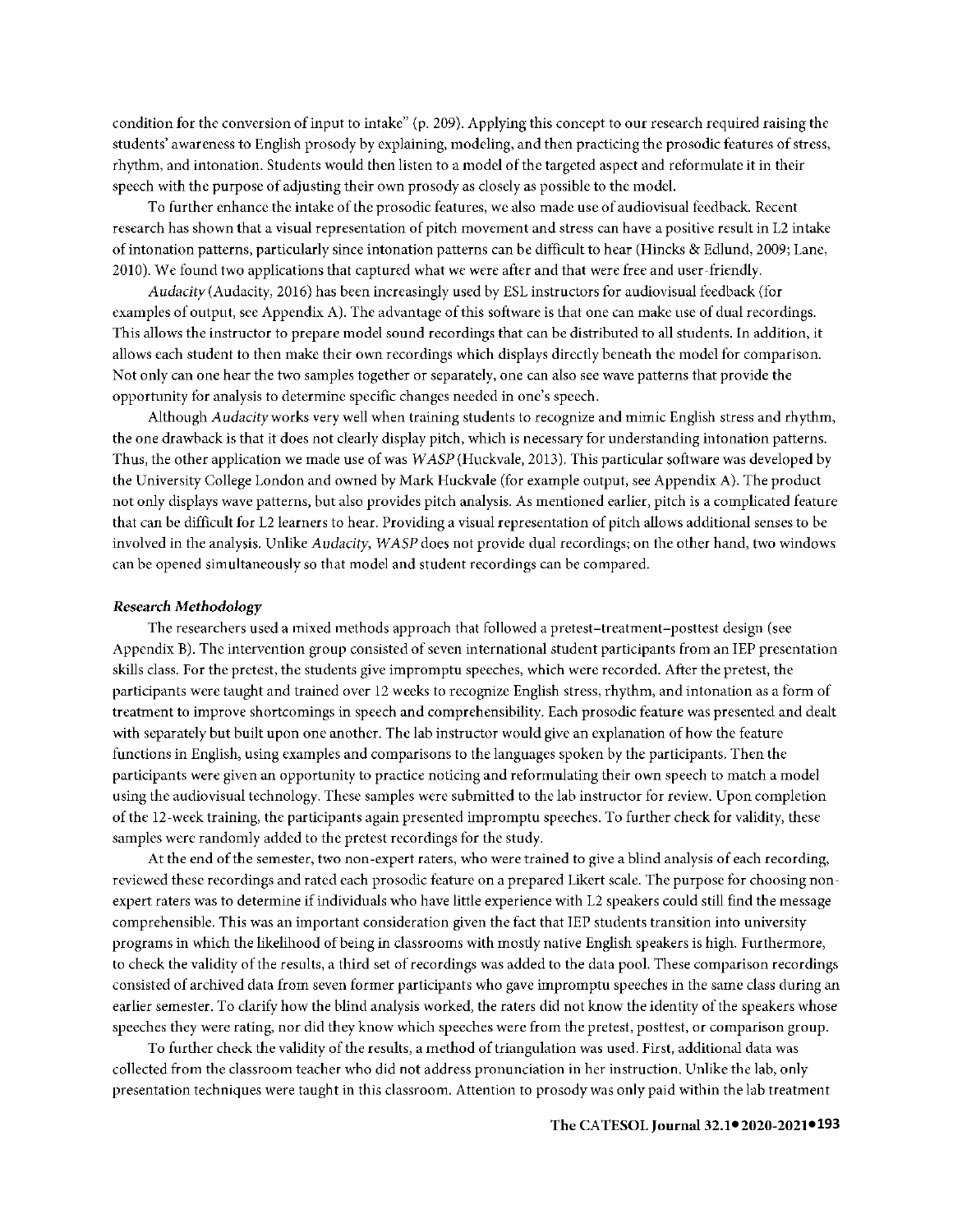to confirm whether the techniques and tools used were making a difference in the comprehensibility of the speeches that the classroom teacher assessed. Students presented speeches approximately every 2-3 weeks in the class. During this time, the instructor rated the students on the various aspects of prosody, recording them on a Likert scale, and adding comments as needed. In addition, at the end of the lab treatment, the student participants were given an 18 qucstion survey in which they responded to their reactions to the lab treatment (sec Appendix C). Students were further able to express their thoughts about the lab work by verbally discussing particular aspects of the training in a focus group (sec Appendix D). These responses were recorded and analyzed with the survey.

#### *Field Research Results*

A careful assessment of the rating results of the two raters showed that they were consistent in their overall assessment of the recordings. In regards to each of the prosodic features, student rankings given by the raters showed an increase in the mean scores of the posttest ratings. In other words, both raters noted some improvement in one or more of the prosodic features, but most notably with regard to intonation (Liu, 2017). These results, although small, were encouraging since the main focus of the study was to impact intonational paragraphing in the students' presentations.

In terms of the participants' perceptions regarding how much the treatment helped to make a noticeable difference in their own prosodic patterns, the questionnaire revealed that they felt the training on rhythm had the greatest impact on their speech. This perception was reiterated in the focus group discussion. Participants indicated that the understanding of thought groups (Liu, 2017), which involves slight pausing between phrases and chunking of speech, greatly helped them to notice and adjust their own speech patterns, particularly when giving presentations. They were able to break up, or "chunk", phrases in sentences to help regulate the speed of their sentences and how they wanted to say them (Liu, 2017). This awareness of chunking thought groups may have affected the results that the raters noted in the participants' intonation patterns for the posttest. According to Celce-Murcia et al (2010), each thought group carries its own intonation pattern. By giving attention to when and how to break up sentences, the participants appeared to be inadvertently adjusting their own pitch patterns for each thought group.

The data collected from the classroom teacher's observations of the student participants' speech appeared to confirm the effect on intonation by raising awareness to thought groups before and after the intervention. Her post treatment results were similar to that of the raters, indicating that there was an observed improvement by the teacher regarding the intonation patterns of the students' speech. The teacher practitioner also noted that students were making a conscious effort to adjust their speech according to thought groups in order to present a more natural speech in English, thus unconsciously improving their intonation. As noted by Liu (2017), "thought groups affect rhythm in that a rhythm is created when words are chunked together with slight pausing between them. Additionally, each thought group carries its own pitch pattern and stress" (p. 126). Consequently, the speech of the students was clearer, allowing for greater comprehension of their presentations. Thus, the evidence from this pilot study seems to indicate that the use of noticing-reformulation techniques, along with audiovisual feedback, can have a positive effect on improving comprehensibility in overall L2 speech.

#### **Application Beyond the Study**

After the completion of the research study, the classroom teacher continued to make use of the lab techniques, by adding l ½ hours/week of focused attention on prosody using laptops within the classroom setting. In fact, the same pattern of teaching strategies, scope, and sequence were used over the course of five 16-week semesters in a Preparation for Academic Presentation Skills class in an Intensive English Program as well as during three 8-week summer sessions. The lesson plans developed **in** the original field research project were slightly modified to suit each group of students. Modifications were typically made for the purpose of targeting a specific aspect of speech in which students were more or less confident in one skill over another. Students in these classes were from China, India, France, Kenya, Chile, South Korea, Japan, and Columbia, and their age range was roughly 18-35 years. The course

#### **● ●194 The CATESOL Journal 32.1 2020-2021**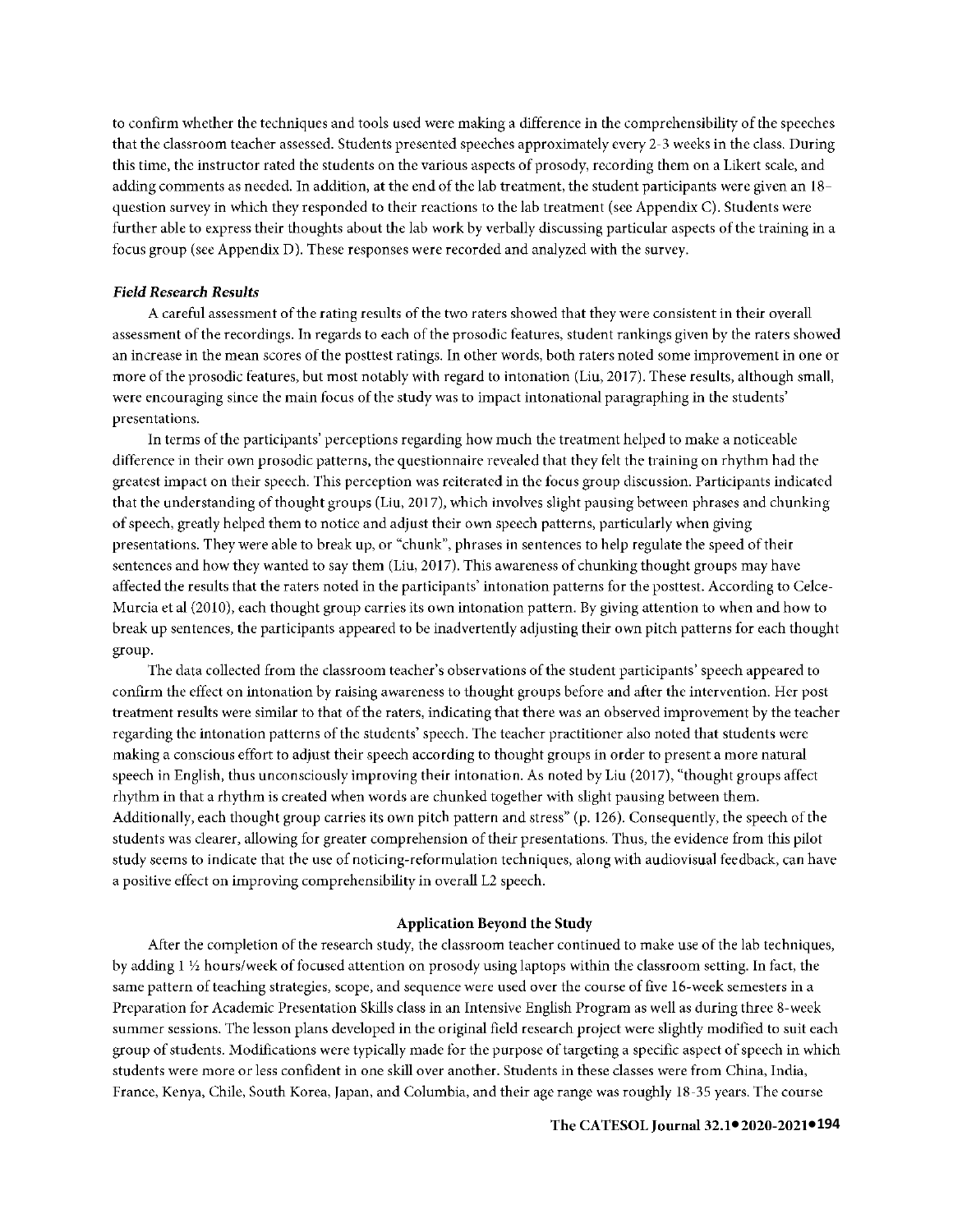itself had three class periods a week, with one day dedicated to a pronunciation lab session. The course was designed to have this weekly 120-minute class session on pronunciation without homework, because pronunciation was not the main purpose of the course. Students spent the majority of their time on assignments associated with delivering presentations in class. As part of those preparations, they were required to record an audio of their speech, listen to the recording, and send a self-evaluation report on how they did and what needed to be improved before delivering the presentation in class.

Within the pronunciation lab class period, the teacher would first deliver a lesson reviewing a pronunciation point-such as word stress-and then involve the whole class in marking symbols on handouts and/or repeating phrases to practice the purpose of the lesson together. Typically, the first half of the lesson was used for teaching and interacting with the material or classmates, while the second half of the class time was designated for students to work independently. During this time of working independently, they listened to an audio that provided the model speech of a planned activity and made marks on a corresponding worksheet with the words they were listening to. After they were confident in their marks, they practiced speaking by using the handout on which they had made pronunciation marks.

Once they were comfortable with their practice, they used the software designated for recording the activity, whether it was *Audacity* or *WASP.* It is important to note that the software was a needed aid, especially for students who could not audibly hear their own mistakes, particularly in stress and intonation. They used the software to visually see when their recording did not match the model speech, despite feeling they were matching the same sound. Many times, this resulted in a teaching moment that confirmed the authors' initial purpose of choosing these programs, which was *customization.* Having the opportunity to customize the lesson to suit the learners' needs allowed for a specific speech sound to be addressed immediately. Students who noticed their own mistakes could make corrections and record again until they were confident in their own pronunciation or pronunciation skill. The teacher can assist in any part of the process by checking the learners' work, whether by reviewing the pronunciation marks on the handout or by listening to the recorded speech.

#### *The Action Research Results*

The students' motivation tended to vary throughout the semester. Because it was not always clear during the lesson if students were benefitting from the approach, they were given a survey at the end of each semester to check their perspective. This was the same questionnaire given during the research process (see Appendix C). The responses from each group of students were positive, with the exception of a few highlighting that they were unable to choose the best version of their speech after recording their own speaking. However, the lesson on thought groups was consistently marked as a pronunciation strategy that students felt helped them gain a deeper understanding of how to produce clearly spoken presentations. This result was also noted in the initial survey responses from the original class of research participants, and the same sentiment was continually expressed in subsequent class surveys. ln fact, the appreciation of thought groups was communicated both as feedback on the surveys and during the semester. Improvement was evident in classroom participation, and students continued to remark on the positive impact of thought groups in helping them produce speech that was more evenly paced. Once this lesson within the sequence was taught, the motivation to use this method for speaking was given greater focus when students planned their presentations. The improvement was also evident within the delivery of the presentations **in** class.

#### **Why Continue Using This Approach?**

Even though the initial intention to use this method was for research purposes during one semester, the classroom teacher, as well as the students, saw these lessons as a much-needed practice for improving student speaking skills. It was clear that this approach was a creative solution to a unique problem. Students wanted to be understood by native speakers in their daily life and future classes in their traditional university programs. This resulted in a desire to continue focusing on pronunciation development.Thus, the pronunciation lab utilized in the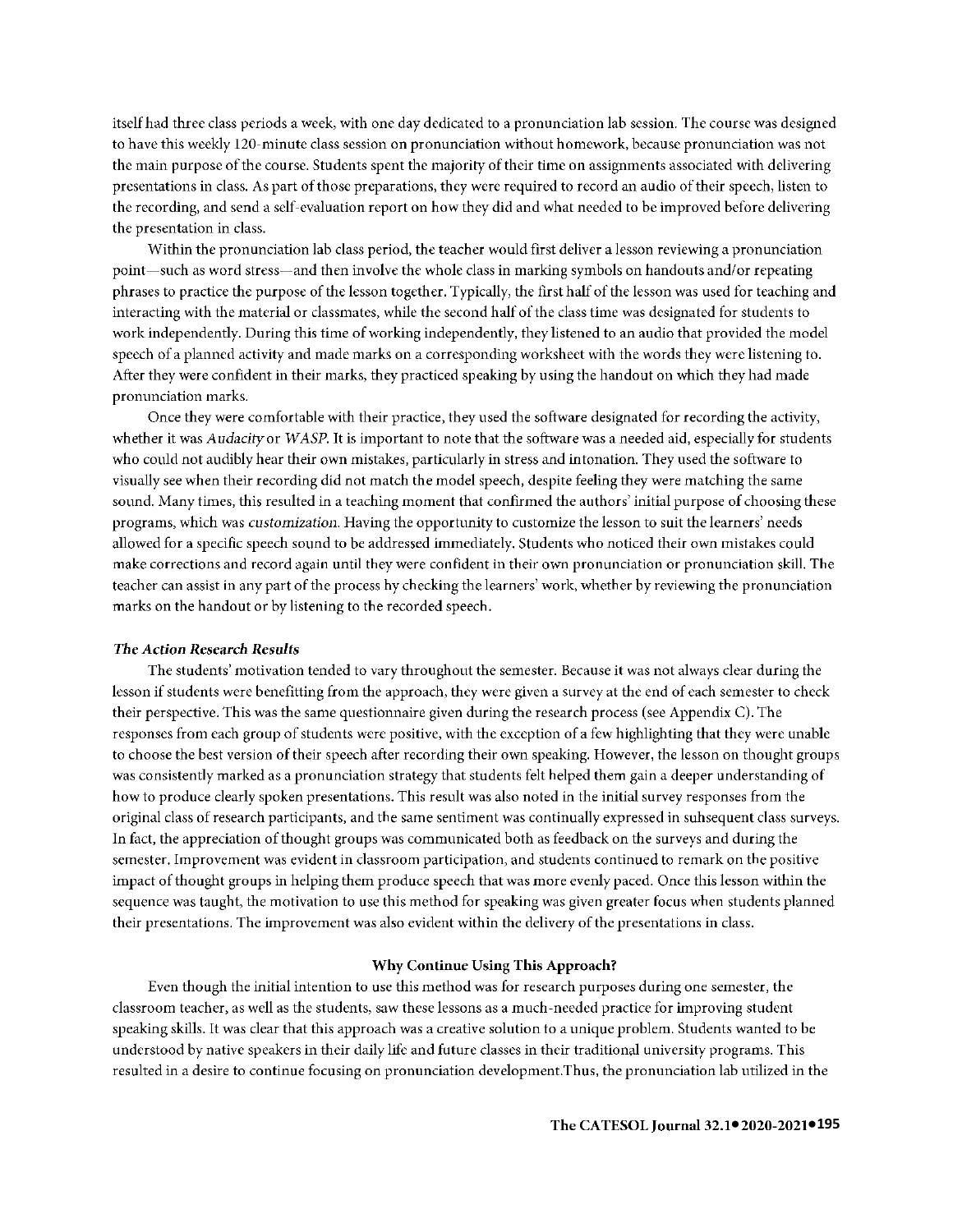research study continued to be included as lessons within the regular class schedule of the Preparation for Academic Presentations Skills class.

Although students cycled through various levels of motivation throughout the semester, their survey responses at the end of the semester were consistently positive. Those who recognized they were learning an invaluable skill came to the pronunciation lab eager to ask questions and ask for assistance. One notable student who had been living in the US for nearly 12 years said this was helping him communicate better with coworkers. Although he had been in an English-speaking environment, he did not have the opportunity to focus on these types of speaking skills, despite being highly qualified in his career. These responses give more credibility to the use of technology programs for university students and other adult programs where strategies of noticing and improving prosody has been a need. Based on feedback like this and the positive outcomes from the initial research, it is clear that the application of cost-effective audiovisual software coupled with raising awareness to prosodic features creates greater comprehensible L2 speech. We encourage ESL educators of other programs to explore the use of these technologies and attempt a similar approach as an add-on to their programs. We can honestly say that the increased confidence that our international students expressed and exhibited was well worth the effort.

#### **References**

- Audacity Team. (2020). Audacity •: Free Audio Editor and Recorder [Computer Application] Version 2.1.2. retrieved from https://audacityteam.org.
- Busa, M. G. (Dec. 2010). Sounding natural: Improving oral presentation skills. *Language Value,* 2(1), 51-67.
- Celce-Murcia, M., Brinton, D.M., Goodwin, J.M. (2010). *Teaching pronunciation: A course book and reference guide.* (2nd ed.). New York: NY, Cambridge Univ. Press.
- Gilbert, J.B. (2008). *Teaching pronunciation: Using the prosody pyramid.* New York: NY, Cambridge University Press.
- Hincks, R. & Edlund, J. (Oct. 2009). Promoting increased pitch variation in oral presentations with transient visual feedback. *Language Learning & Technology*, 13(3), 32-50.
- Huckvale, M. (July, 2013). WASP<sup>®</sup> (Version 1.54). UCL Psychology and Language Sciences. https://www.phon.ucl.ac.uk/resource/sfs/wasp/.
- Institute ofinternational Education. (2020). Open Doors 2020 Data Release. https://opendoorsdata.org/annualrclease/
- Lane, L. (2010). Pronunciation: A practical approach. In H.D. Brown (Ed.), *Tips for teaching.* (pp. 85-113). White Plains, N.Y: Pearson Education.
- Liu, C. (2017). The effect of raising awareness to prosodic features in speech through noticing techniques and visual *feedback: A practiti011er's approach.* Ann Arbor, M.I.: ProQuest LLC.
- Pickering, L. (2004). The structure and function of intonational paragraphs in native and nonnative speaker instructional discourse. *English for Specific Purposes,* 23, 19-43.
- Schmidt, R. ( 1992). Awareness and second language acquisition. *Annual review of applied linguistics, 13,* 206-226.
- Smith, J., & Beckmann, B. (2005). Improving Pronunciation through Noticing-Reformulation Tasks. In *PTLC* 
	- *(Phonetics Teaching and Learning Conference) Proceedings, University College London 27(30.7), 2005.*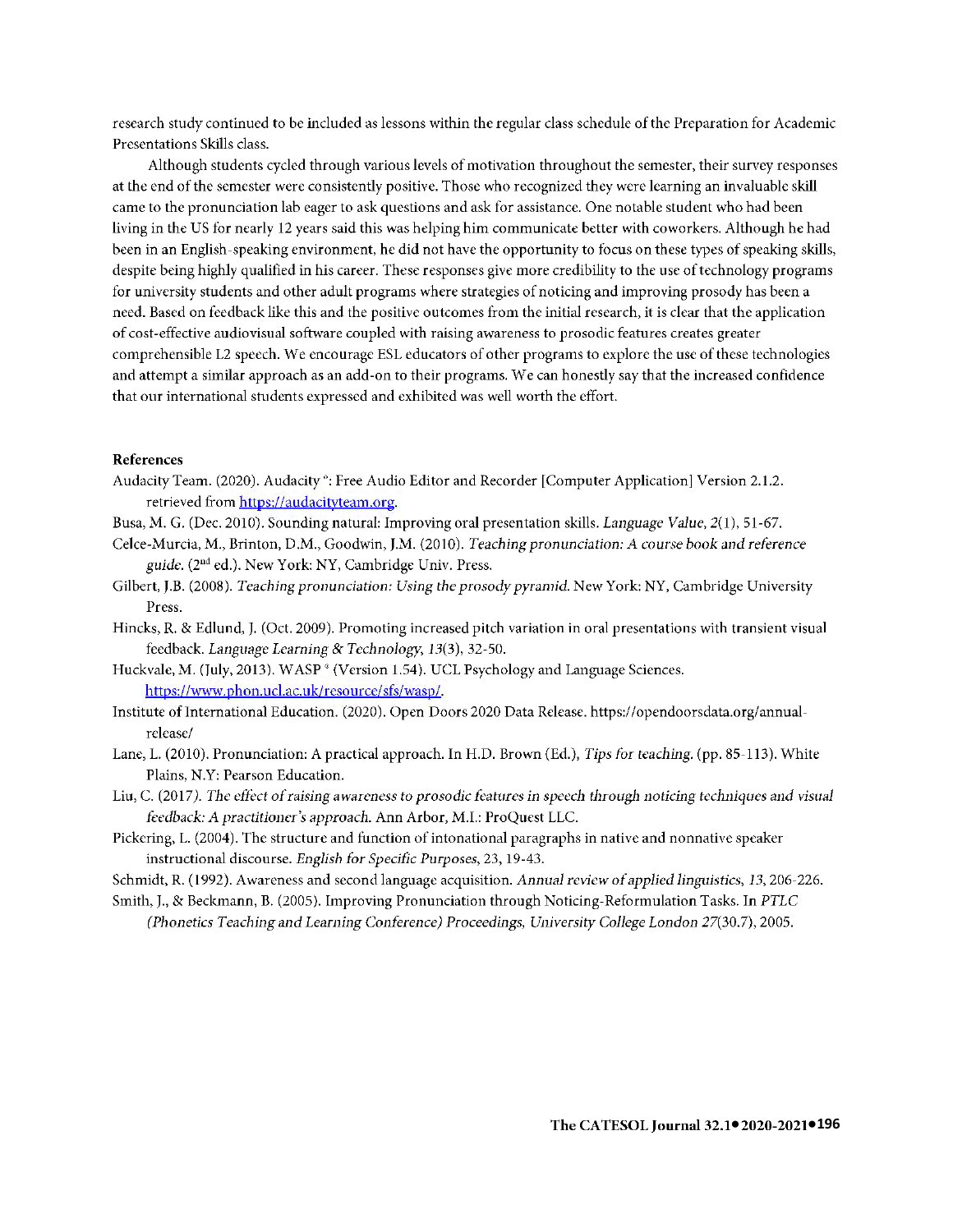Appendix A Snapshot of waveform from sentence samples recorded on Audacity.



Note: Audacity(R) software is copyright (c) 1999-2014 Audacity Team. [Web site: http://audacity.sourceforge.net/. It is free software distributed under the terms of the GNU General Public License.] The name Audacity(R) is a registered trademark





Note: WASP is not public domain software, its intellectual property is owned by Mark Huckvale, University College London. However, WASP may be used and copied without charge as long as the program and help file remain unmodified and continue to carry this copyright notice.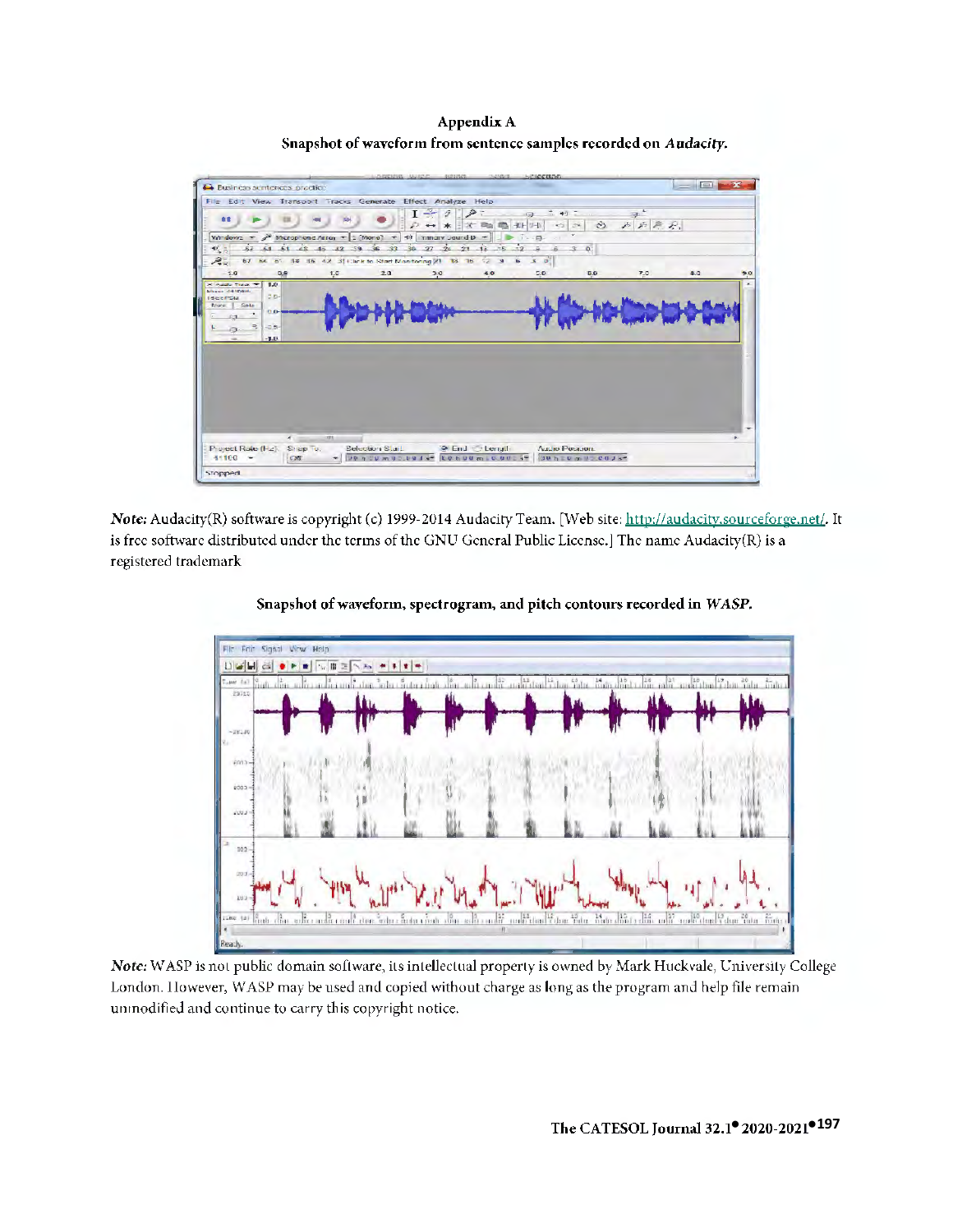## Appendix B Design of the Research Project.

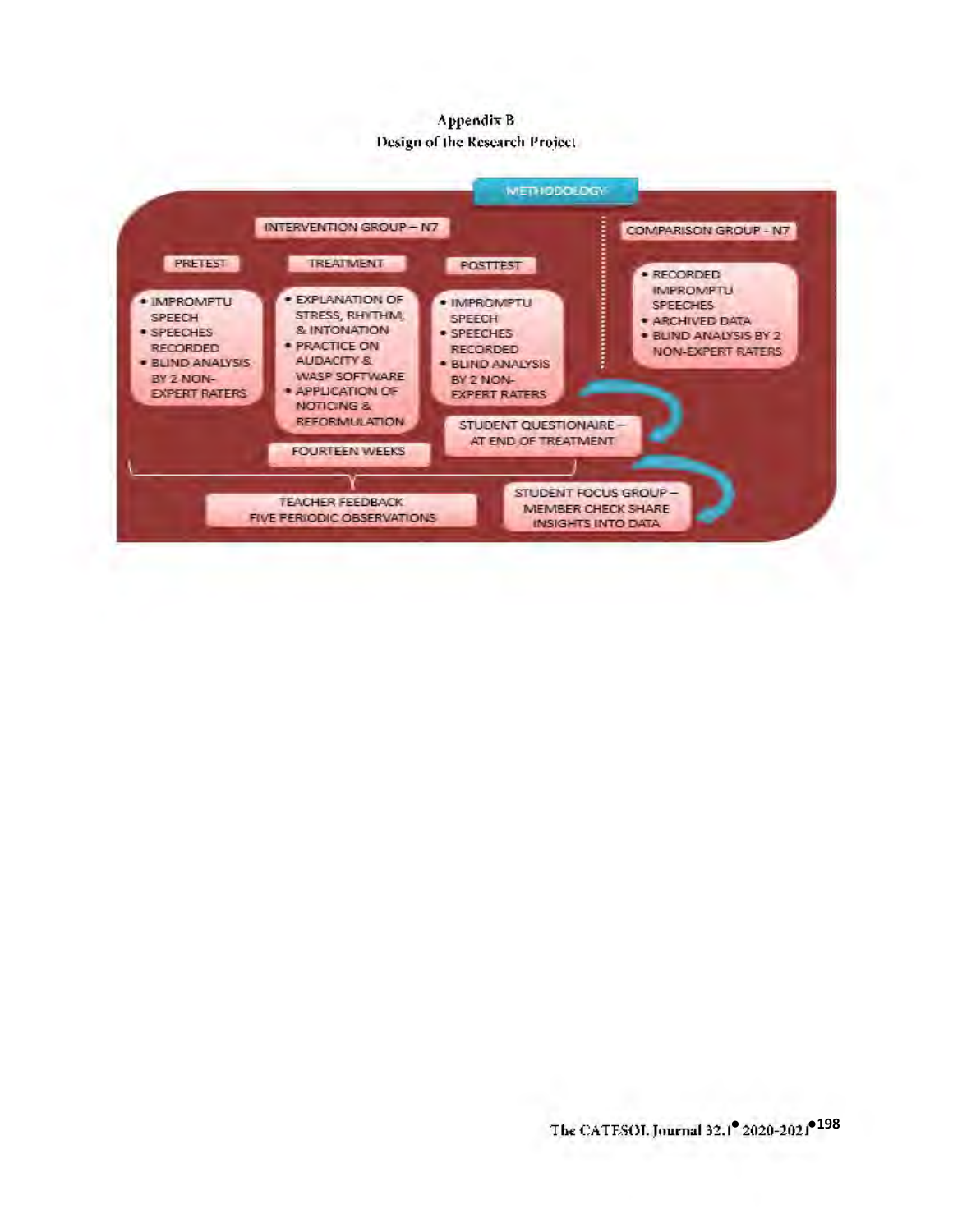## **AppendixC Speech Lab Training Questionnaire**

*The following statements refer to the Speech Lab Training that you took. Please indicate your level of agreement with each statement by placing a check mark* in *the appropriate box.* 

|    |                                                                                                                             | <b>Strongly</b> |       |  |                  |  |  |
|----|-----------------------------------------------------------------------------------------------------------------------------|-----------------|-------|--|------------------|--|--|
|    | Strongly<br><b>Disagree</b>                                                                                                 | Agree           | Agree |  | Neutral Disagree |  |  |
| 1. | The background information on<br>stress patterns helped me to<br>understand the concept.                                    |                 |       |  |                  |  |  |
| 2. | The practice exercises and examples<br>on stress helped me to understand<br>how stress works in English.                    |                 |       |  |                  |  |  |
| 3. | The background information on<br>rhythm patterns helped me to<br>understand the concept.                                    |                 |       |  |                  |  |  |
| 4. | The practice exercises and examples<br>on rhythm helped me to understand<br>how rhythm works in English.                    |                 |       |  |                  |  |  |
| 5. | The background information on<br>intonation patterns helped me to<br>understand the concept.                                |                 |       |  |                  |  |  |
| 6. | The practice exercises and examples<br>on intonation helped me to understand<br>how intonation works in English.            |                 |       |  |                  |  |  |
| 7. | Seeing the waveform of the model's<br>speech and my own gave me a<br>better understanding of how prosodic<br>patterns work. |                 |       |  |                  |  |  |
| 8. | Seeing the pitch of the model's<br>speech and my own gave me a<br>better understanding of how prosodic<br>patterns work.    |                 |       |  |                  |  |  |
|    |                                                                                                                             |                 |       |  |                  |  |  |

**Strongly Strongly** 

**● ●199 The CATESOL Journal 32.1 2020-2021**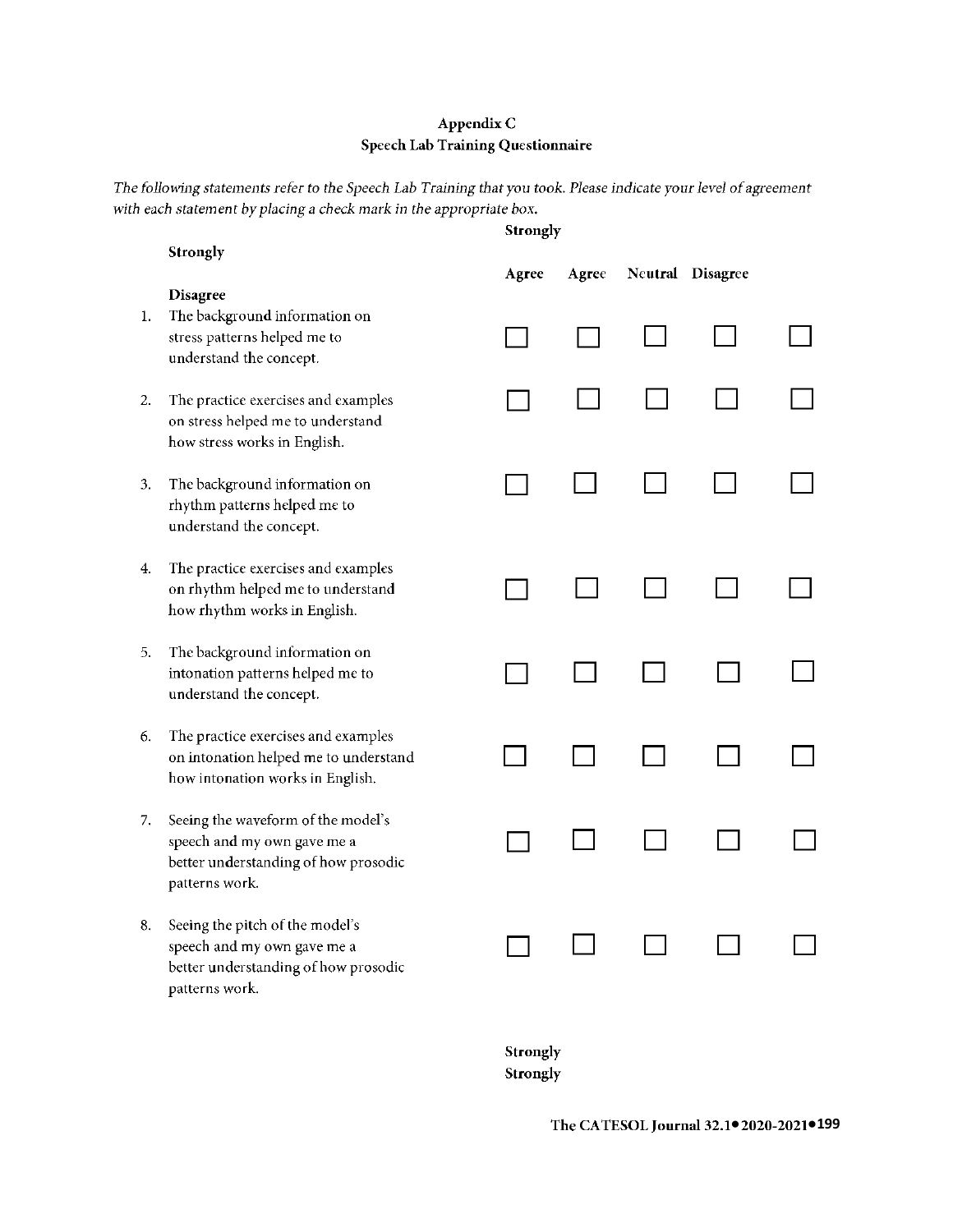|    | Disagree                                                                                                         | Agree | Agree | Neutral Disagree |  |
|----|------------------------------------------------------------------------------------------------------------------|-------|-------|------------------|--|
| 9. | Listening to the model's utterances<br>helped me to improve my pronunciation.                                    |       |       |                  |  |
|    | 10. Repeating the model's utterances helped<br>me to improve my pronunciation.                                   |       |       |                  |  |
|    | 11. Shadowing the model's utterances helped<br>me to improve my pronunciation.                                   |       |       |                  |  |
|    | 12. Comparing my recording to the<br>model's utterances helped me to improve<br>my pronunciation.                |       |       |                  |  |
|    | 13. Analyzing my own speech helped me to<br>recognize the prosodic patterns.                                     |       |       |                  |  |
|    | 14. I was able to notice the gap between my<br>version and the model's when analyzing<br>the utterances of both. |       |       |                  |  |
|    | 15. Listening to my version and comparing it<br>to the model's helped me to improve my<br>pronunciation.         |       |       |                  |  |
|    | 16. Choosing my best version of the reading<br>required me to listen carefully to my own<br>prosodic patterns.   |       |       |                  |  |
|    | 17. I feel that my English pronunciation has<br>improved because of my participation in<br>this project.         |       |       |                  |  |
|    | 18. I feel that my presentation skills have<br>improved because of my participation<br>in this project.          |       |       |                  |  |
|    |                                                                                                                  |       |       |                  |  |